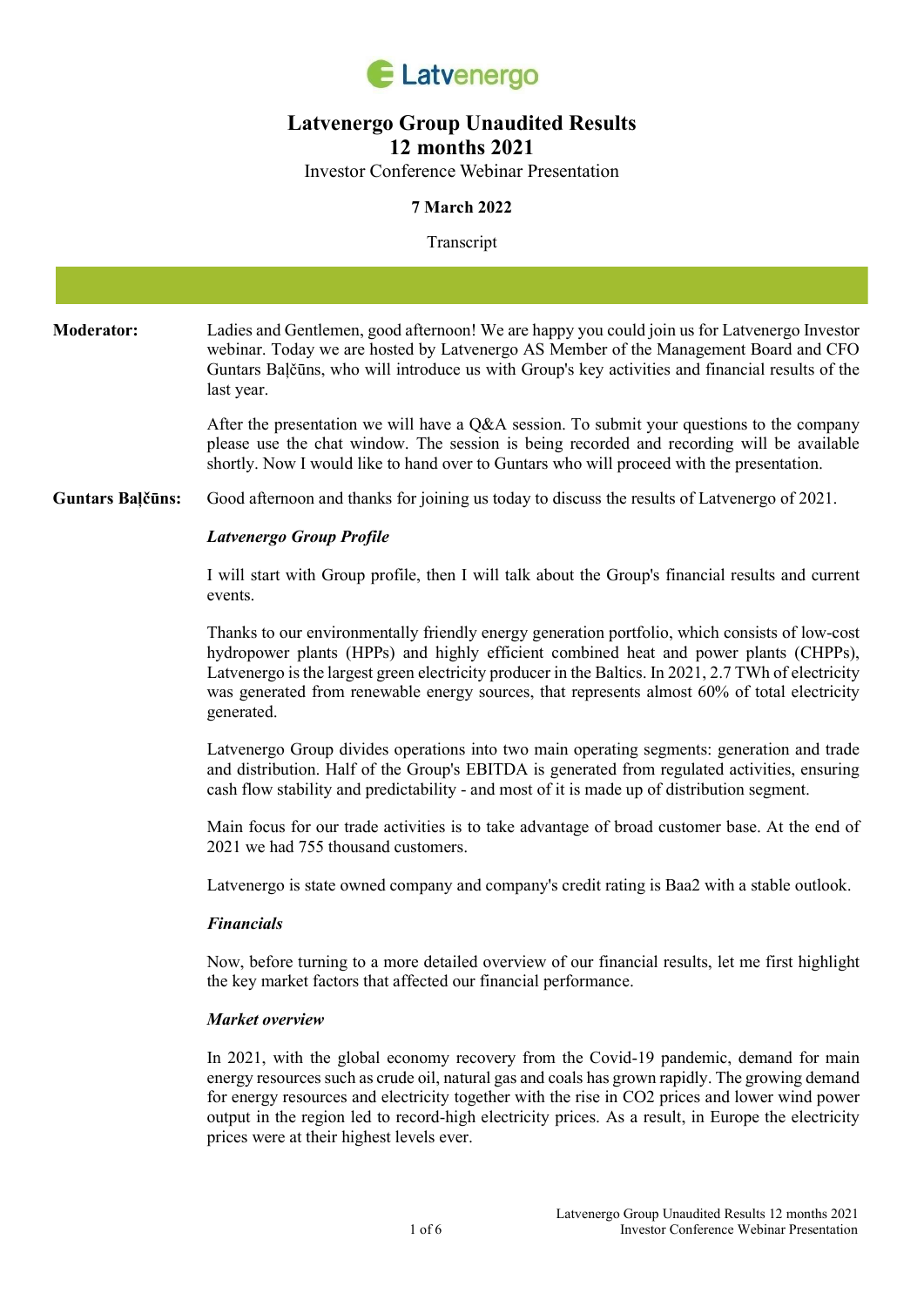As you can see in the graph, in the second half of 2021, the increase in electricity prices in Latvia marked new historical records for the average monthly price, reaching 207 EUR per MWh in December. The average electricity spot price in Latvia for 2021 was more than 2.5 times higher than a year ago.

Sharp electricity price increase we was also in whole Europe. In Germany, electricity price was 3 times higher, in France and in Great Britain almost three and a half times higher than a year ago.

At the same time, the average natural gas price at TTF trading platform was almost 5 times higher, reaching 115 EUR per MWh in December. Meanwhile, the average price of CO2 emission allowances was more than 2 times higher than a year ago, and it hit 80 EUR per tonne in December.

Regarding to energy price forecasts in the coming periods, it is assumed that price uncertainty will persist in 2022 as the Russian invasion of Ukraine may further escalate energy prices.

However, given this situation, on 24 February the Government of the Republic of Latvia ordered Latvenergo to replenish gas reserves for the national security purposes. Latvenergo procured approximately 2 TWh of natural gas from Norway, the USA and Qatar. The concluded agreements envisage natural gas supply to Klaipeda Terminal and injection of gas into Inčukalns underground gas storage in April and May. The purchased amount of gas will ensure the production of electricity and heat at the planned production regime of our CHPP's in 2022, at the same time envisaging gas reserves in the event of a possible energy crisis.

# Key financial figures 2021

The following slide summarizes our key financial figures for 2021. More detailed information will be provided in the following slides.

## Revenue and profitability

So, let's start with the financial results of Latvenergo Group for 2021.

Due to higher electricity prices and greater amount of sold electricity and heat, the Group's revenue in 2021 increased by 38%, reaching 1.1 billion EUR. Meanwhile, the Group's EBITDA decreased by 28%, reaching 199 million EUR, and the main reason for this is due to electricity price increase and also due to gas price increase. Group's profit for the year 2021 reached 72 million EUR and it is also decrease if we compare to 2020.

Let's take a closer look at each segment.

#### Generation and Trade

Generation and trade was the largest segment by revenue in 2021, accounting for about 70% of the total revenue. Segment's revenue was positively impacted by higher electricity market prices in the Baltics and greater amount of electricity and heat sold to customers.

Meanwhile, the segment's EBITDA accounted for 40% of the total, and it was negatively impacted by higher electricity prices and higher price of other energy resources such as natural gas and CO2 emission allowances.

#### Generation

In 2021, Latvenergo group was the largest green electricity producer in the Baltics, producing 4.5 TWh of electricity, which is 29% of the total amount of electricity generated in the Baltics.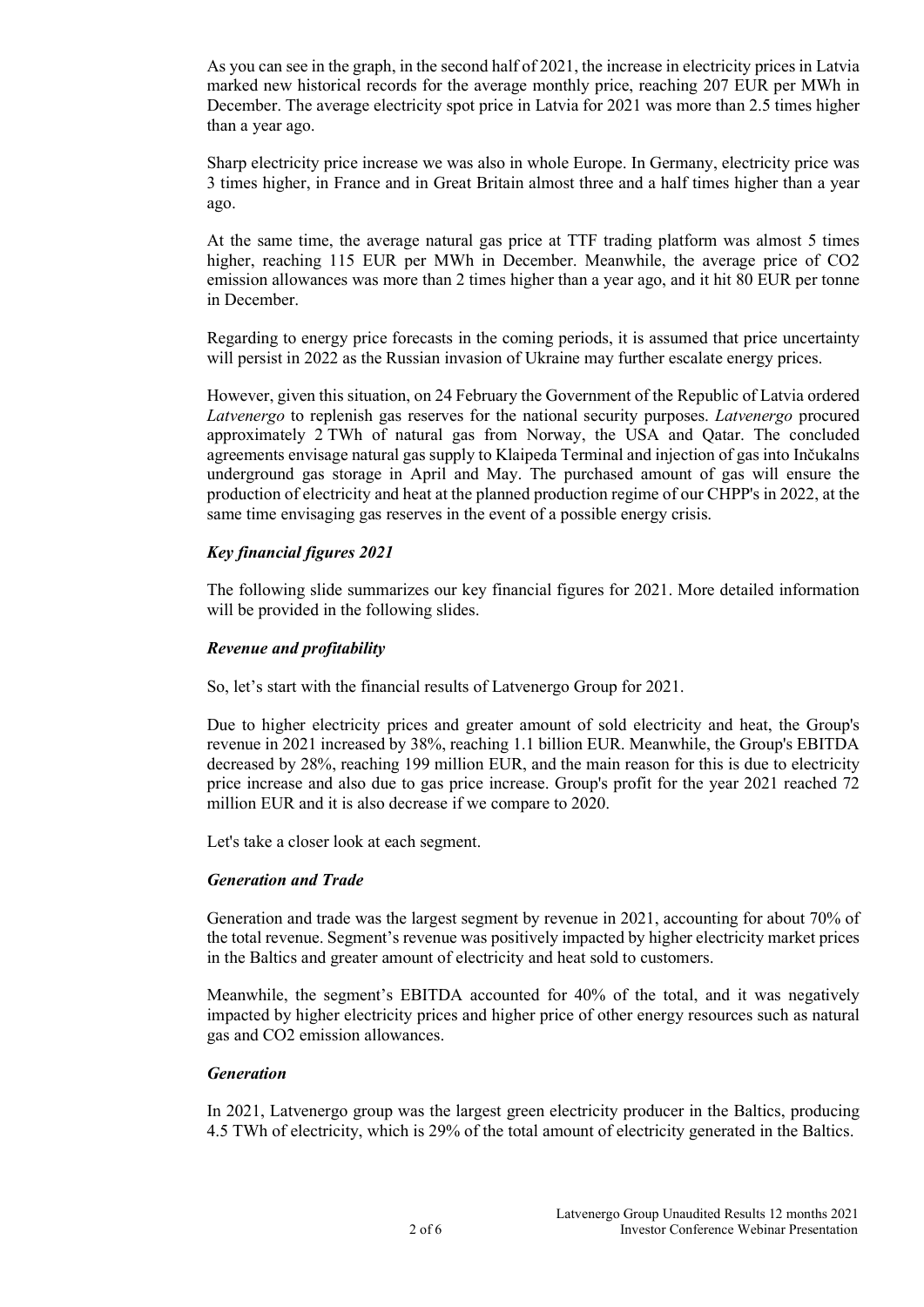In 2021, we sold 6.7 TWh of electricity to our customers in the Baltics. Two thirds of the electricity sold to customers was generated at our plants. The remaining part was bought on the market at a higher price than fixed in our customer agreements, which had a negative impact on the Generation and Trade segment's EBITDA.

2.6 TWh of electricity was generated at the Daugava HPPs. The amount generated at CHPPs reached 1.9 TWh. The relatively larger amount of power generated at our CHPPs was impacted by unusually low output in 2020, when there were warm weather conditions and low electricity prices.

## Trade

In 2021, we sold 6.7 TWh of electricity to customers in the Baltics and our retail electricity market share was 23%. Our natural gas sales to retail customers reached 1 TWh.

Our main target in trade is to strengthen the position of *Elektrum* as the most valuable energy trader in the Baltics. Therefore, one of the steps towards it in 2021, was the acquisition of shares in three micro-network service companies in Estonia and the takeover of 20 thousand customer portfolio in Estonia from the Finnish company Imatra Elekter.

Customer interest in solar panels continues to grow. The total solar panel capacity installed to Latvenergo Group's retail customers in the Baltics reached almost 11 MW. Latvenergo is one of the leading providers of this service in the Baltics.

Our expectations for electromobility in 2021 were also met. In 2021, our customers charged 160 MWh by making more than 8,500 charges at *Elektrum* charging stations.

Considering the strategic goals of the Group and our customer requirements, we will continue to develop Elektrum charging stations' network.

## **Distribution**

Now let's take a closer look at the distribution segment. In 2021, the distribution segment was Latvenergo Group's largest segment by asset value and EBITDA. The distribution segment's asset value is 1.8 billion EUR and it makes up 53% of the Group's EBITDA.

This segment provides electricity distribution services in Latvia for about 800 thousand customers. This segment is regulated, and distribution system tariffs are approved by the Public Utilities Commission.

Segment's revenue increased, reaching 304 million EUR. Meanwhile EBITDA remained at the same level as a year ago, reaching 106 million EUR. Financial results were positively impacted by 3% higher distributed electricity and the reduction of operating costs, which was facilitated by the efficiency improvement programme. However, it was offset by higher electricity loss costs due to higher electricity prices.

#### Investments

In 2021, the total amount of investment comprised 127 million EUR, which was by a quarter less than a year ago. The decrease was impacted by the unbundling of transmission system assets on 10 June 2020.

# Funding

Total borrowings at the end of 2021 were almost 795 million EUR consisting of well diversified sources of borrowings. The largest part of debt or 45% is borrowed from commercial banks,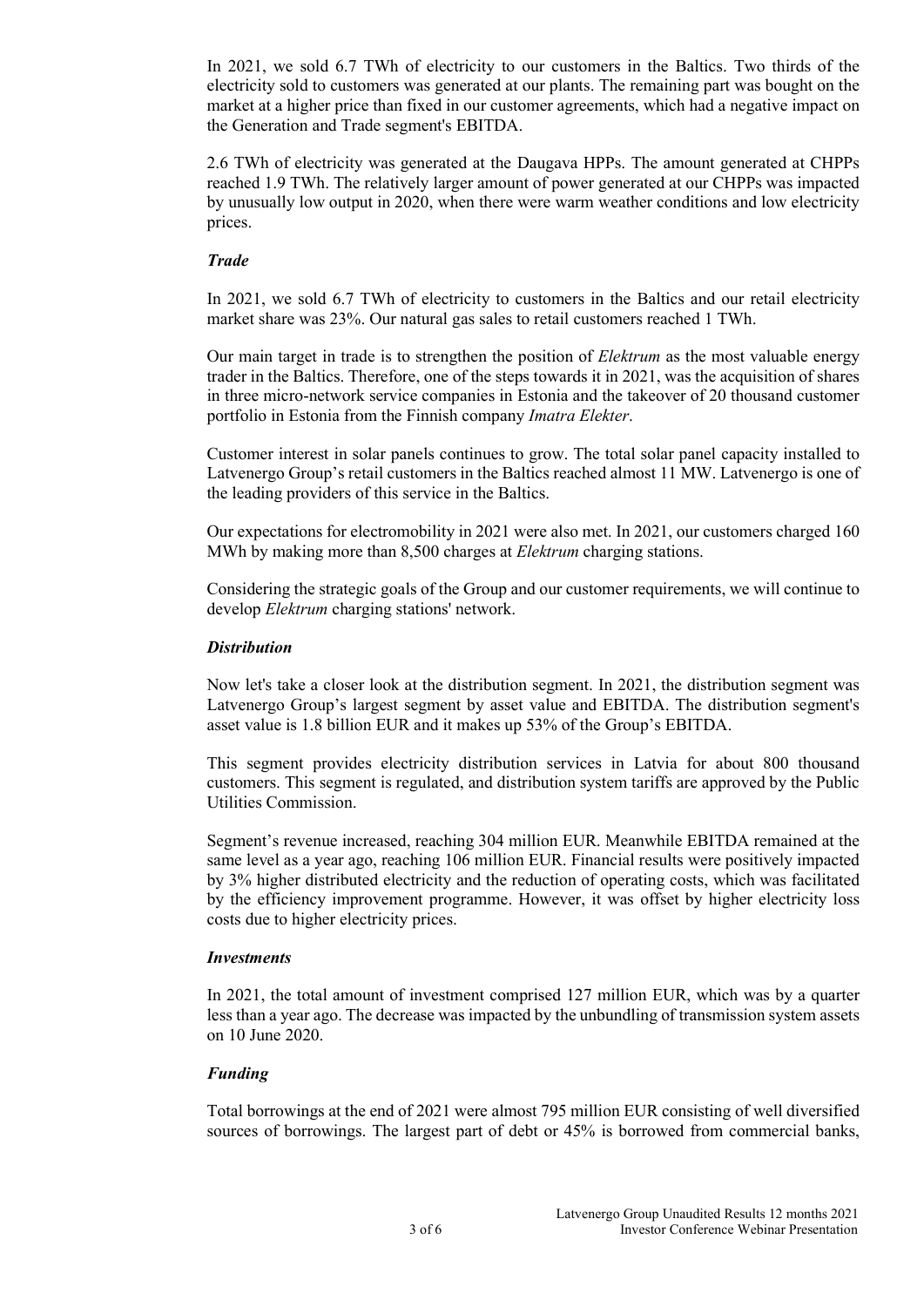followed by international investment banks with 36% and green bonds representing 19% of total debt.

In May last year 50 million EUR 7-year Latvenergo green bonds were issued under the 200 million EUR bond programme. Further issues are planned this year.

As you can see in the right-side graph, Latvenergo Group has a very balanced debt repayment schedule. Repayment term of green bonds of 100 million EUR issued in 2015-2016 is scheduled this year.

During the reporting period all the financial covenants were met.

Now let's turn to the current events.

#### Management Board

Let me start with the first topic on recent changes in the Management Board.

As we already have informed as of 3 January this year the Management Board of Latvenergo AS operates in a new full composition.

Mārtiņš Čakste has been appointed as the Chairman of the Management Board. Mārtiņš Čakste holds a Doctor's degree in business administration from Riga Technical University and he has extensive experience in senior management positions.

Dmitrijs Juskovecs and Harijs Teteris have been appointed as the Members of the Management Board.

Dmitrijs Juskovecs holds a Master's degree in Business Administration from the American Graduate School of International Management. During last 20 years, he has held leading positions in leading pharmaceutical and technology companies in Latvia and Europe. Dmitrijs Juskovecs acts as the Chief Commercial Officer.

Harijs Teteris holds a Professional MBA in Management of Enterprises and Organizations from Riga Business School and has gained extensive experience in power companies. Harijs Teteris acts as the Chief Operating Officer.

#### Strategy: Regional electricity supply

The second topic in Current events section today is newly developed strategy for 2022-2026, which we have been working on throughout the past year.

Let me start with a basic description of the situation, which is essential for the development of the new strategy.

When we look at regional electricity demand and supply, we see the structural energy deficit. In the graph you can see the disbalance between energy supplied (energy consumed) and energy generated is almost 40%.

This clearly shows that there is a room and necessity for new installed capacity to generate extra 15-25 TWh of electricity in the Baltics.

#### Strategy: Strategic vision

Green Deal is a policy initiative with the broadest set of strategies and policies, covering all sectors of the economy, with the main goal of reducing greenhouse gas emissions and achieving European climate neutrality by 2050.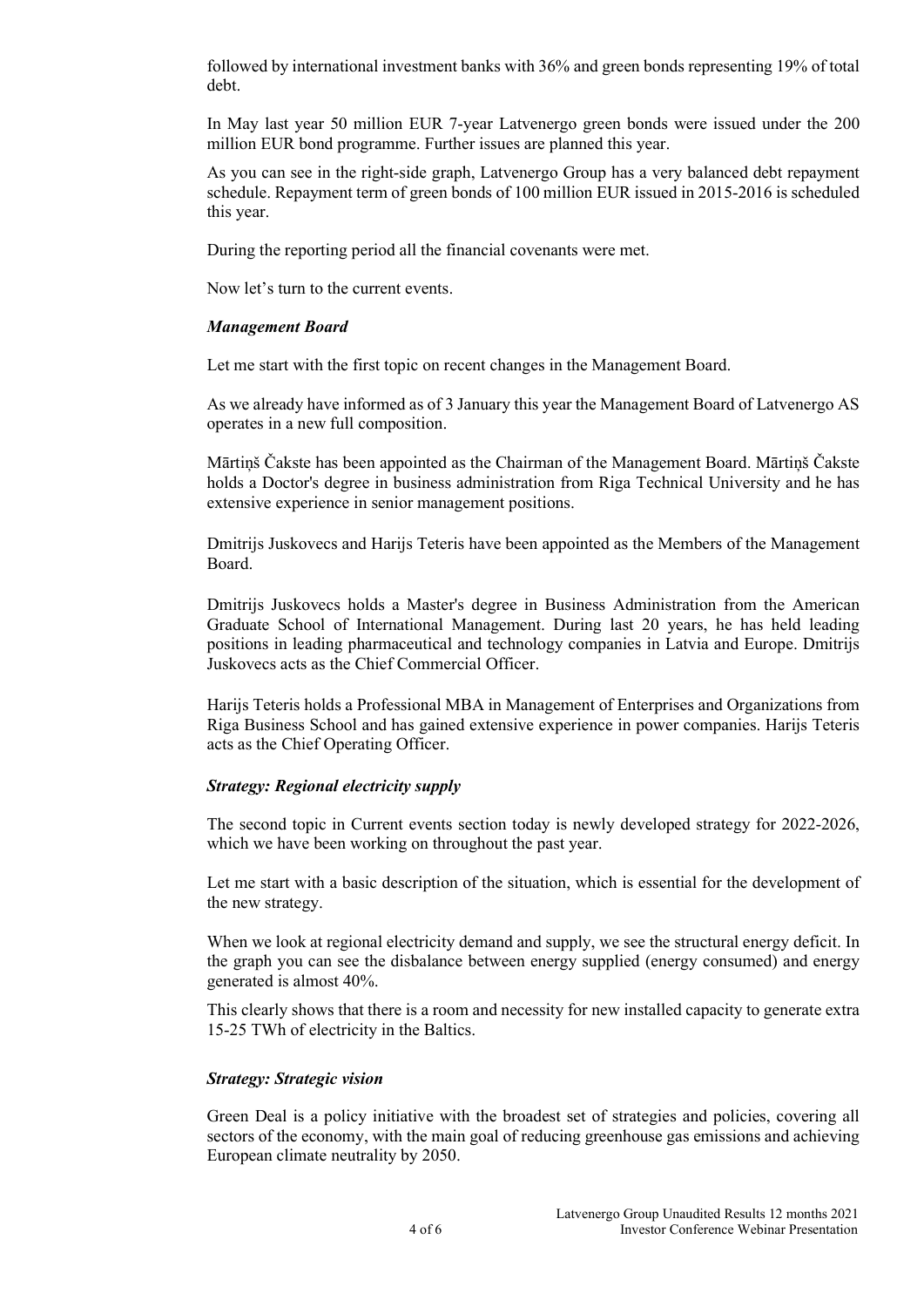Latvenergo approaches the Green Deal as an opportunity by increasing our electricity generation capacity, by broadening electrification, especially in the transport sector and by developing twoway distribution network.

## Strategy: Operational objectives

In this slide you can see the objectives set out in the Latvenergo Group strategy and the main targets to be achieved in the strategy period.

For Generation main objective is to grow and diversify generation portfolio by focusing on wind and solar. By 2026 our target is to increase our generation capacity by 600 MW, but until 2030 by 2300 MW. It is to be achieved implementing M&A and green field projects.

Objective for *Trade* is to strengthen Elektrum's position as the most valuable energy trader in the Baltics by focusing on customer portfolio growth, revenue diversification and the development of innovative and sustainable products and services in the energy sector that meet customer needs.

As to electromobility objective, we have gained experience with electric car charging networks in Latvia, and it allows us to start developing e-charging network also in Estonia and Lithuania. We are set to build or acquire 1500 electric car charging points in the Baltics by 2026.

For distribution segment the key objective is to establish two-way distribution network that can accumulate development of microgeneration and electromobility charging network. As well, it is planned to improve the quality and reliability of electricity supply showed by SAIFI and SAIDI indicators and by digitalization and efficiency activities to outpace inflation.

# Strategy: Sustainability

The Group's business and activities are aligned with sustainable development goals. In the strategy we have set objectives that drive the UN SDGs, with a particular focus on three goals - 7 Affordable and clean energy, 9 Industry, innovation and infrastructure, 13 Climate action.

Overall, our target is to achieve climate neutrality by 2050. However, till 2026 our target is to save or prevent CO2 emissions by 2.6 million t and till 2030 by 17.8 million t.

CO2 emission savings we are planning to reach through each of the four operational objectives set in the strategy. Of course, the largest part of CO2 savings we expect to achieve by developing solar and wind farms. But it is not all, in addition to that, we are planning to reduce CO2 emissions by building electric car charging network and by electrification of our car fleet, by providing microgeneration, electrification and energy efficiency products to our customers, by digitalization of our service/process and also by developing two-way distribution network that can accumulate microgeneration and e-charging network.

So, we definitely see, that sustainability is an integral part of the Latvenego Group's strategy.

In terms of current events topics, that is all for today.

#### Summary

Here we have summarized our main conclusions. Thank you and let's proceed with questions.

- Moderator: Thank you for the presentation. Let's start with a Q&A. Reminder, that if any of the participants have any questions please type them in the chat box that you see in the admin panel zone. Meanwhile, let's start with the first one - is there a new issue of Latvenergo green bonds planned?
- Guntars Balčūns: At the moment we plan to issue this year, but specific timeframe is not set yet. Definitely we will look at the market conditions.